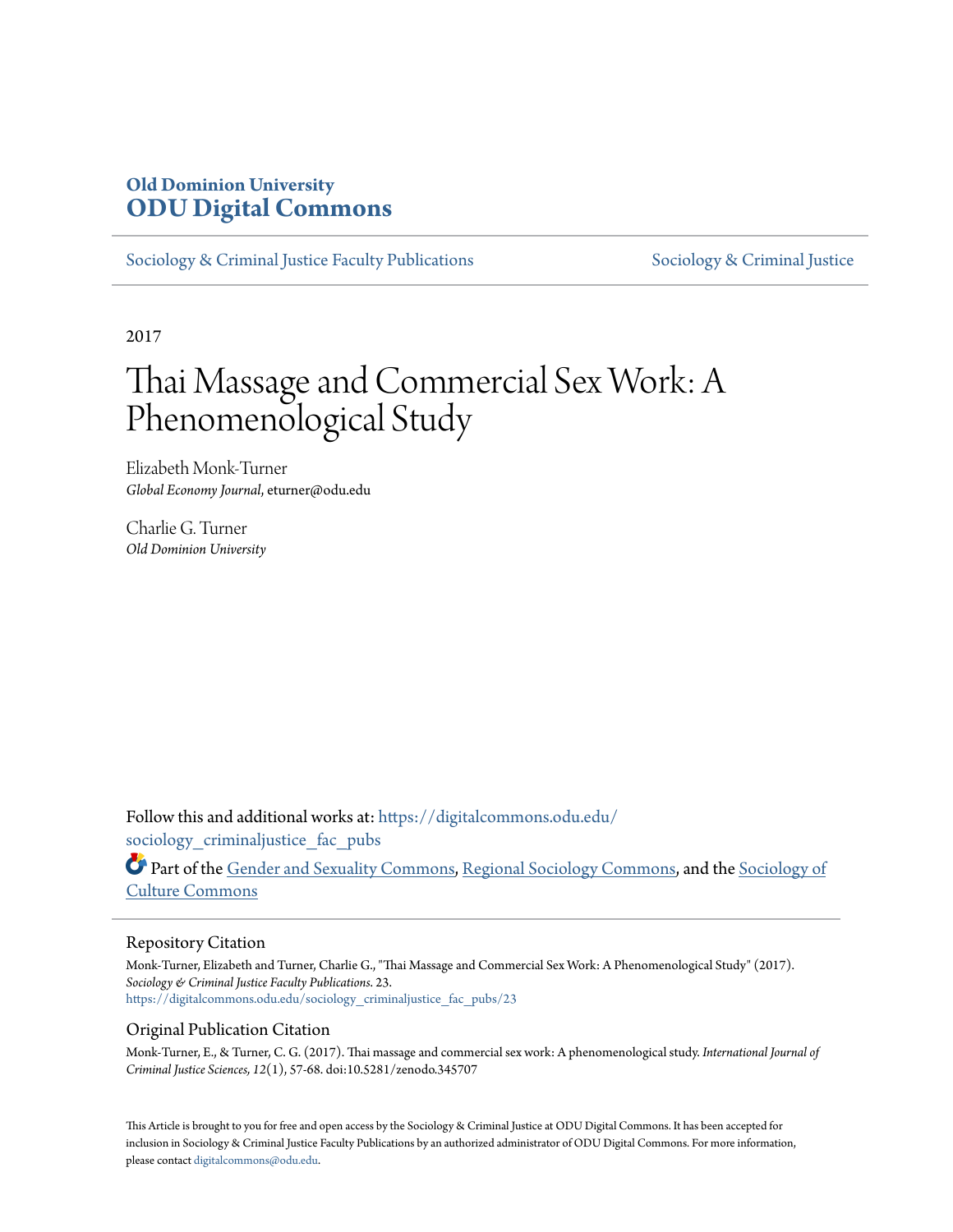



Copyright © 2017 International Journal of Criminal Justice Sciences (IJCJS) – Official Journal of the South Asian Copyright © 2017 International Journal of Criminal Justice Steffites (UCJS) − Onicial Journal of the Soutri Asian<br>Society of Criminology and Victimology (SASCV) - Publisher & Editor-in-Chief – K. Jaishankar ISSN: 0973-50 (Authors / Readers No Pay Journal).

This is an Open Access article distributed under the terms of the Creative Commons<br>Attribution-NonCommercial-ShareAlike 4.0 International (CC-BY-NC-SA 4.0) License, which permits unrestricted non-commercial use, distribution, and reproduction in any medium, provided the original work is properly cited.



## **Thai Massage and Commercial Sex Work: A Phenomenological Study**

**Elizabeth Monk-Turner<sup>1</sup> & Charlie G. Turner<sup>2</sup>**

Old Dominion University, United States of America

## **Abstract**

*Many researchers have suggested that commercial sex work in Thailand has gone into massage establishments. This paper explores how the experience of receiving massage in Thailand differs by four types of establishment (street front, massage schools, spas, and high-end resorts) and whether or not unsolicited sexual services are offered. The current study aims to expand our understanding of both massage and prostitution in Thailand and the relationship between these activities. In order to explore this research question, we utilize a phenomenological approach and aim to relate the essence of the massage experience and whether or not unsolicited sexual services were offered. In total, 100 massage establishments were visited in major resort cities*  in Thailand over a period of several months. We suggest that massage establishments, especially street front *establishments, offer clients more than massage especially if one requests an oil massage. Sexual services are much less likely to be offered to massage clients at spas and high-end resorts; however, the massage experience at these establishments is perhaps not as authentically Thai as at other venues. Further work might explore how sexual services differ within street front massage establishments as well as how much discretion therapists have in declining to participate in such activities.* 

*\_\_\_\_\_\_\_\_\_\_\_\_\_\_\_\_\_\_\_\_\_\_\_\_\_\_\_\_\_\_\_\_\_\_\_\_\_\_\_\_\_\_\_\_\_\_\_\_\_\_\_\_\_\_\_\_\_\_\_\_\_\_\_\_\_\_\_\_\_\_\_\_*

Keywords: Massage, Thai Massage, Prostitution, Massage Setting, Phenomenology.

## **Introduction**

 $\overline{a}$ 

Many researchers have suggested that commercial sex work in Thailand has gone into massage establishments. The paper explores how the experience of receiving massage in Thailand differs by four types of establishment (street front, massage schools, spas, and high-end resorts) and whether or not unsolicited sexual services are offered. First, we look at the history of massage, then the nature of sex work in Thailand, and finally Thai massage.

Massage therapy is an ancient healing art. The first references to massage appeared 2000 B.C. Forms of massage therapy, bodywork, or somatic therapy were part of the ancient civilizations of Greece, Rome, China, Japan, and India (Field, Diego, & Hernandez-Reif, 2007). In 1850, two physicians introduced massage in the United States; however, it was not until the mid-1980's that massage emerged as a popular healing modality. Athletes

<sup>&</sup>lt;sup>1</sup> Professor of Sociology & Criminal Justice, Old Dominion University, 6018 Batten Arts & Letters Norfolk, VA 23529, USA. Email: eturner@odu.edu

<sup>2</sup> Associate Professor Emeritus of Economics**,** Old Dominion University, Norfolk, VA 23529, USA. Email: cgturner@odu.edu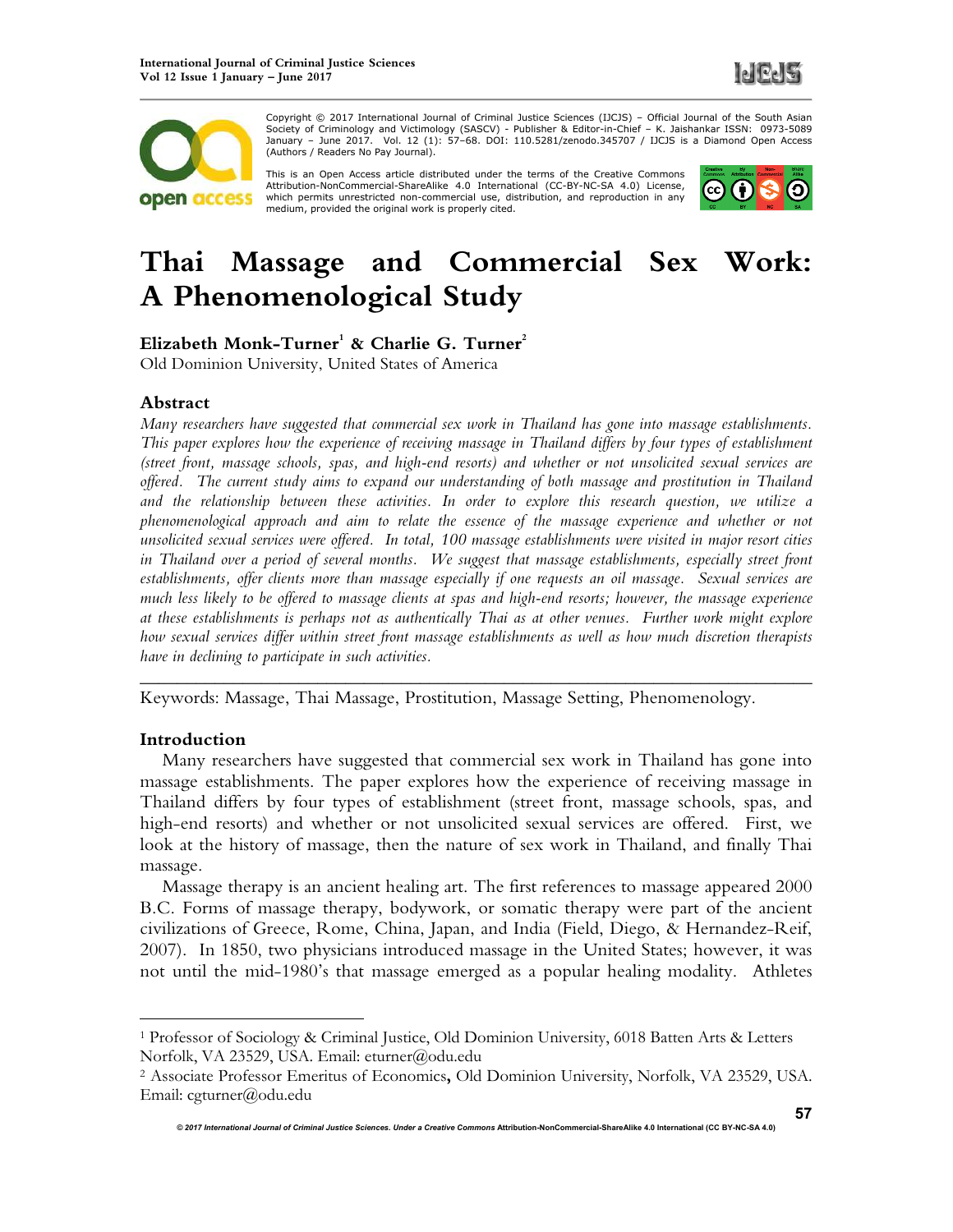were among the first, in the United States, to appreciate the healing benefits of massage therapy (Ayers & Kronenfeld, 2010).

There are more than 80 types of massage therapy. Massage typically involves the application of various techniques to the muscular structure and soft tissues of the body. Types of massage include Swedish, deep tissue, trigger point, Shiatsu, and Thai massage to name a few. Therapists use their hands, fingers, forearms, elbows, and feet to manipulate the soft tissue of the body. Massage therapy helps treat chronic disease, neurological disorders, injuries, and alleviates tension and stress in the human body. Given that 80-90% of disease is thought to be stress related, the benefits of massage are notable in any wellness program (Ayers & Kronenfeld, 2010; Smith, Sullivan & Baxter, 2009). Still, a 2002 survey of American's who used Complementary and Alternative Medicine (CAM) revealed that only 5% reported that they received a massage in the past year (Field et al, 2007).

While the benefits of touch have been widely documented, few individuals receive touch in their adult lives (Lund, 2000; Sharpe, Williams, Granner & Hussey, 2007; Donoyama, Munakata & Shibasaki, 2010). The growth of massage therapy, as a legitimate healing modality, has been adversely affected by an association between touch and sex (Wahnschafft, 1982; Nicholls & Cheek, 2006).There is a lingering wonder about nonsexual therapeutic touch. Around the world, perhaps this problem is most apparent in Thailand.

## **Commercial Sex Work**

A critical issue facing Thai massage therapists is the link many place between massage and the selling of sexual services. For example, Rojanapithayakorn (2006) maintains that sex work in Thailand was establishment based, or in direct sex establishments, like brothels and inexpensive hotels (see Farley 2009). However, since the onset of the AIDS epidemic, Tharawan et al. (2003) argue that sex workers moved into non-establishment (or indirect sex establishments) spaces such as bars, nightclubs, cafés or restaurants, and *massage parlors* (emphasis ours). In indirect sex establishments, clients negotiate for sexual services that will take place at another location. In Thailand, many associate massage with sex (Wahnschafft, 1982; Cohen, 1988; Taylor, 2005).

As Taylor (2005) notes commercial sex work is a lucrative business in Thailand fueled by poverty, especially in Thailand's northern rural provinces, as well as economic disparities between Thailand and other Asian nations. Women and girls from poor provinces, oftentimes with the active support of their families, opt for sex work as a way to economically contribute to their families. Further, the benefit of being a good daughter, bringing in money for the good of the family, outweighs the stigma of sex work (Taylor, 2005; Wawer, Podhista, Pramualratana & McNamara, 1996; Peracca, Knodel, & Saengtienchai, 1998). The history of bonded labor, where Thai families are economically indentured to another, also drives Thai daughters into sex work to pay off debt (Giri, 2012).

Besides economic considerations, Jackson (2003) makes the argument that Theravada Buddhism, the prevailing religion in Thailand, effectively supports the exchange of sex for money by viewing women and men within the society as not having equal rights and opportunities coupled with the concept of karma (Vejar & Quach, 2013). Further, while it is no longer legal to have multiple wives in Thailand, outlawed in 1935, the tradition of polygamy shapes Thai culture. Specifically, polygamous relationships are a part of the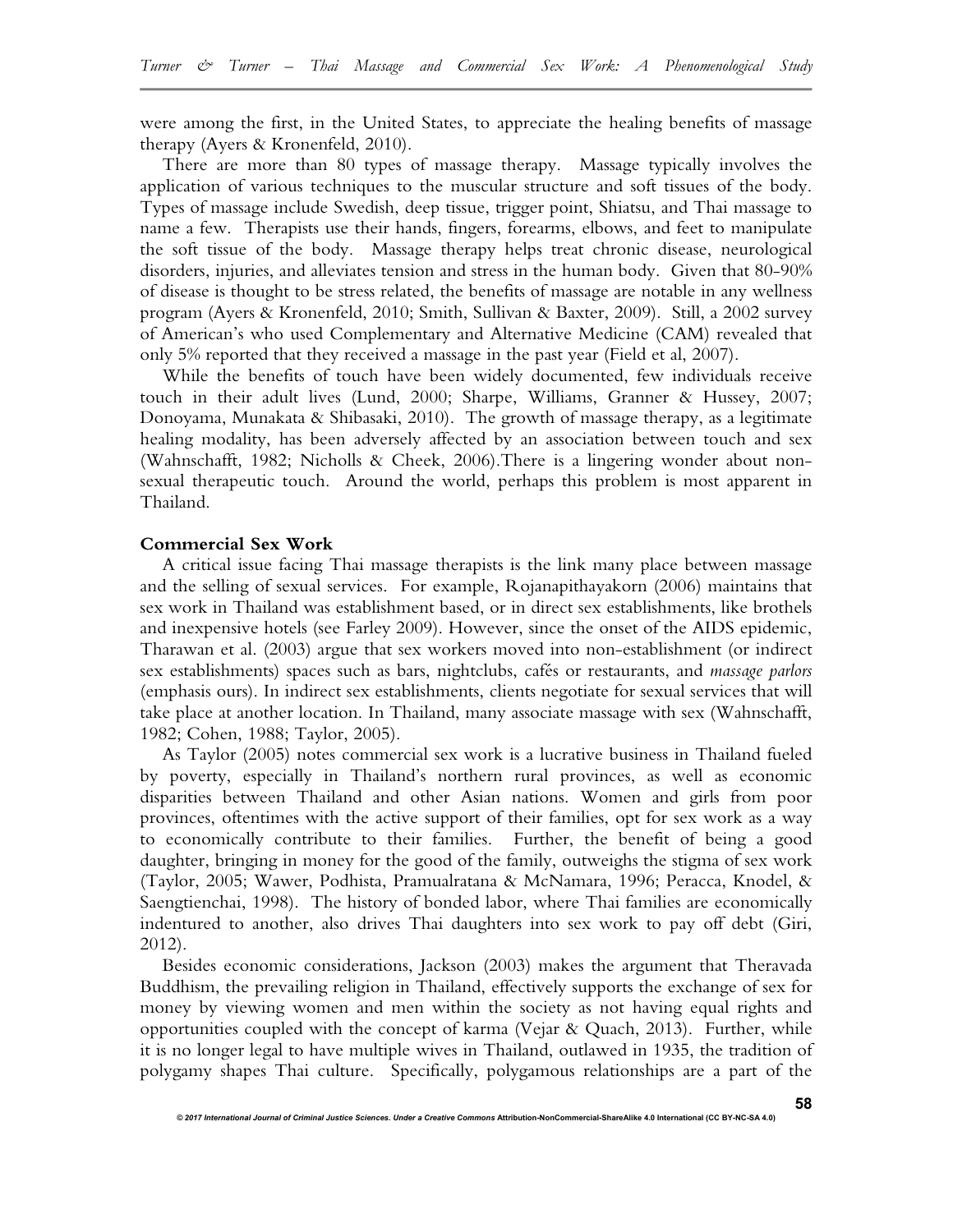culture and cater to the perceived sexual needs of Thai men (Viwatpanich, 2010; Vejar & Quach, 2013). Notably, the internal demand for sex work in Thailand is significant. Many argue that most Thai men lose their virginity to a Thai prostitute (see Monk-Turner & Turner, 1989). The objectification of women within Thai society supports the notion that women and girls exist to pleasure and fulfill the sexual needs of men (Vejar  $\&$ Quach, 2013). Cultural traditions, coupled with the fact that Thailand was the designated rest and recuperation spot for the U.S. military during the war in Vietnam, solidified the demand for prostitution and sex work which continues to be an important sector of the Thai economy today.

As Vejar and Quach (2013) write, massage parlors, bars, and clubs operate under the guise of legitimacy; however, it is understood that sexual services are available. Notably, sex tourist goes to Thailand for the explicit purpose of soliciting sex acts (Montgomery, 2008; Howard, 2009). Notably, the International Labor Organization estimates that the commercial sex trade in Thailand generates annual revenues of approximately four billion dollars or 3% of the Thai GDP (see Monk-Turner & Turner, 2009).

## **Thai Massage**

*Nuad* is the Thai word for massage. Thai massage involves body manipulation and is traditionally performed on a mat on the floor (Setthakorn & Setthakorn, 2006). Since the focus is on soft tissue manipulation, clients remain fully clothed during the massage. The ideal length of a Thai massage is from 60 to 90 minutes. Through a series of hand movements, therapists put pressure on energy lines (Sen lines) and points and utilize a large variety of stretching movements. Sometimes Thai massage is referred to as a lazy person's yoga (Setthakorn & Setthakorn, 2006).

With the palms of the hand, thumbs, elbows, and feet, Thai massage therapists typically focus on 10, of the 72,000, Sen lines aiming to increase flexibility, release tension, and help the body's natural energy flow more freely. Thai massage has its origins in India and was reputed to be given to the world by a physician, Shivago Komarpaj, who was a contemporary of the Buddha. In 1776, Thailand was invaded by the Burmese and the capital of Ayutthia was destroyed along with the ancient texts about Thai massage. In 1832, the surviving texts were inscribed in stone and set into the walls of the Phra Chetaphon Temple (or Wat Po). Setthakorn and Setthakorn (2006) suggest that Thai massage is largely taught today as an oral tradition.

Traditional Thai massage therapists are taught to begin the massage with a bow to their client. Therapists place their hands together, as in a position for prayer, to make the hands warm and to focus the mind on the massage (Setthakorn & Setthakorn, 2006). Thai massage begins at the feet and proceeds to the legs, abdomen, chest, shoulder, arms and hands, ending with the neck, head and face. The four basic positions of Thai massage are the front of the body (with the client lying on their back), side (client lying on their side), back (client lying on their stomach), and sitting (Setthakorn & Setthakorn, 2006).

The client is an active participant in Thai massage. Setthakorn and Setthakorn (2006) write that Thai massage is a form of exercise for both therapists and clients. Bringing together yoga, reflexology, and acupressure, Thai massage is a "unique healing art which improves overall health and well-being" (Setthakorn & Setthakorn, 2006: 187). Thai massage promotes deep relaxation, eases tension in the human body which blocks the flow of energy, increases flexibility and range of motion, improves circulation, strengthens the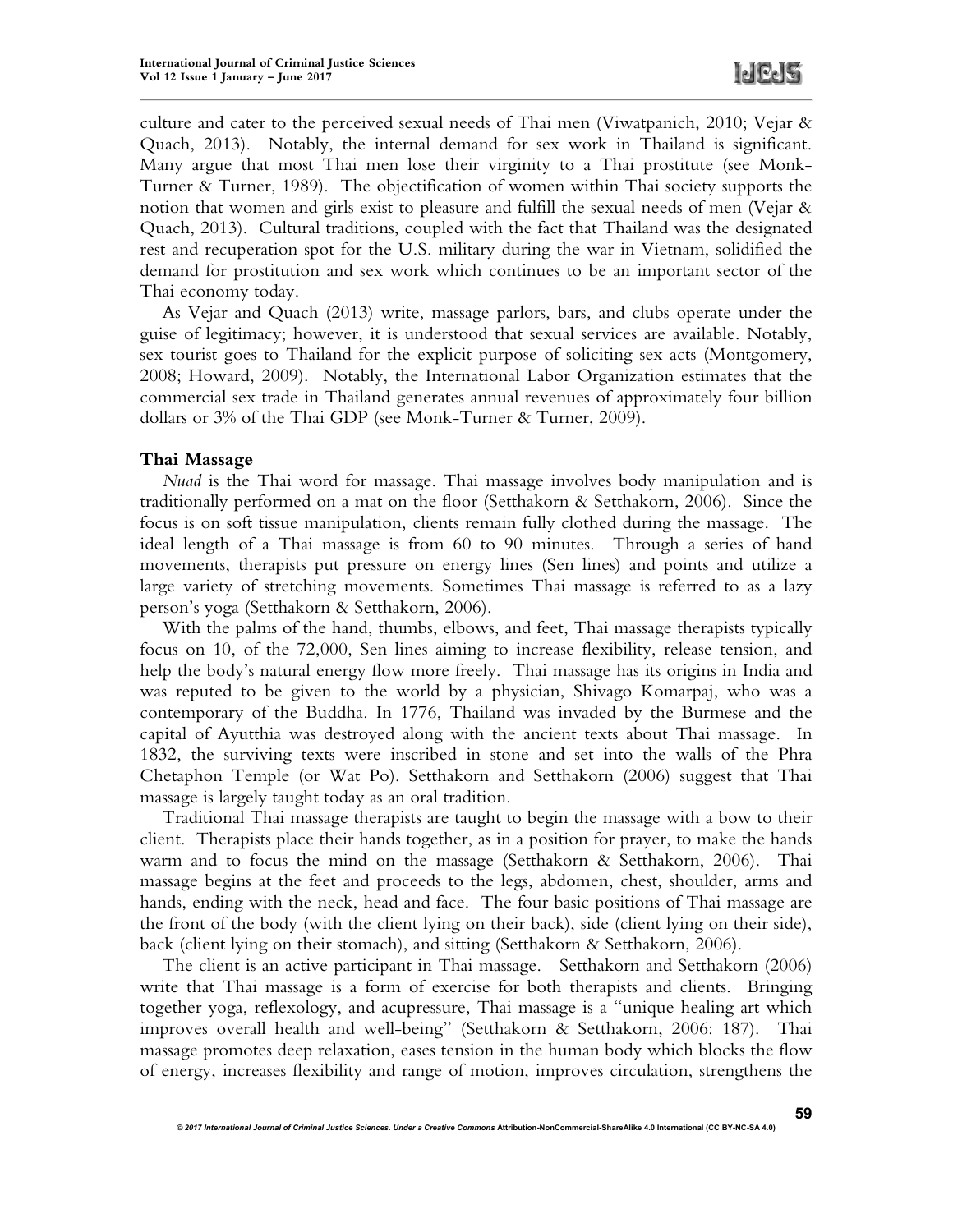internal organs, relieves pain, improves neurological functioning and assists in easing degenerative conditions associated with aging (Setthakorn & Setthakorn, 2006).

Setthakorn and Setthakorn (2006) argue that Thai massage lost favor with the introduction of Western medicine in Thailand. However, today, with medical cost high and procedures complex, Thai massage is enjoying a reemergence especially in rural areas. The primary schools that teach traditional Thai massage are at the temple of Wat Po, International Training Massage (ITM), Institute of Thai Massage, and the Foundation of Shivago Komarpaj (at the Old Chiang Mai Traditional Hospital).There is a distinction between a "southern style" and "northern style" Thai massage. Teachers at Wat Po (in the south) offer a massage style which is vigorous and sometimes invasive. The International Training Massage and Institute of Thai Massage schools teach a gentler "northern style" technique.

#### **Massage Venues**

Traditionally, Thai massage was performed by blind male practitioners. One can still locate such facilities; however, modern Thai massage is performed in small establishments, at Thai massage schools, spas, or in resorts. To open a massage establishment, at least some therapists must be certified. Patrons might see posted certificates attesting to the training of staff. Future researchers might want to investigate the authenticity of such certificates, how many establishments post certificates, and if there is any correlation between certification and the massage experience. Most therapists who work in street front establishments have not been professionally trained in a certified massage school (Setthakorn & Setthakorn, 2006). On the other hand, the majority of therapists at Thai massage schools, spas, and resorts have received professional training in massage.

Clients may distinguish a massage parlor offering traditional massage, from massage parlors that are explicit venues for prostitution, by looking for certain clues. Said clues include suggestive posters (nude photographs of women) that are clearly visible from outside the establishment to establishment names and advertising. Another clear distinction between erotic massage and traditional massage establishments is that, in the former, a client usually enters an establishment and selects a "girl," by number. In traditional street front massage establishments, one enters and it is typically the establishment that selects the therapist who will do the massage. This does not mean that sexual services are not available in these establishments; however, the blatant message advertising such is lacking.

#### **The Current Study**

The purpose of this work is to explore the experience of receiving massage at four different types of Thai massage establishments. What is the experience like of receiving a Thai massage? How does this experience differ by various types of massage venues? Further, we are most interested in whether or not unsolicited sexual services are offered during the massage experience. In Thailand, does type of establishment (street front, massage school, spa, resort) make a difference in whether or not unsolicited sexual services are offered clients?

**60**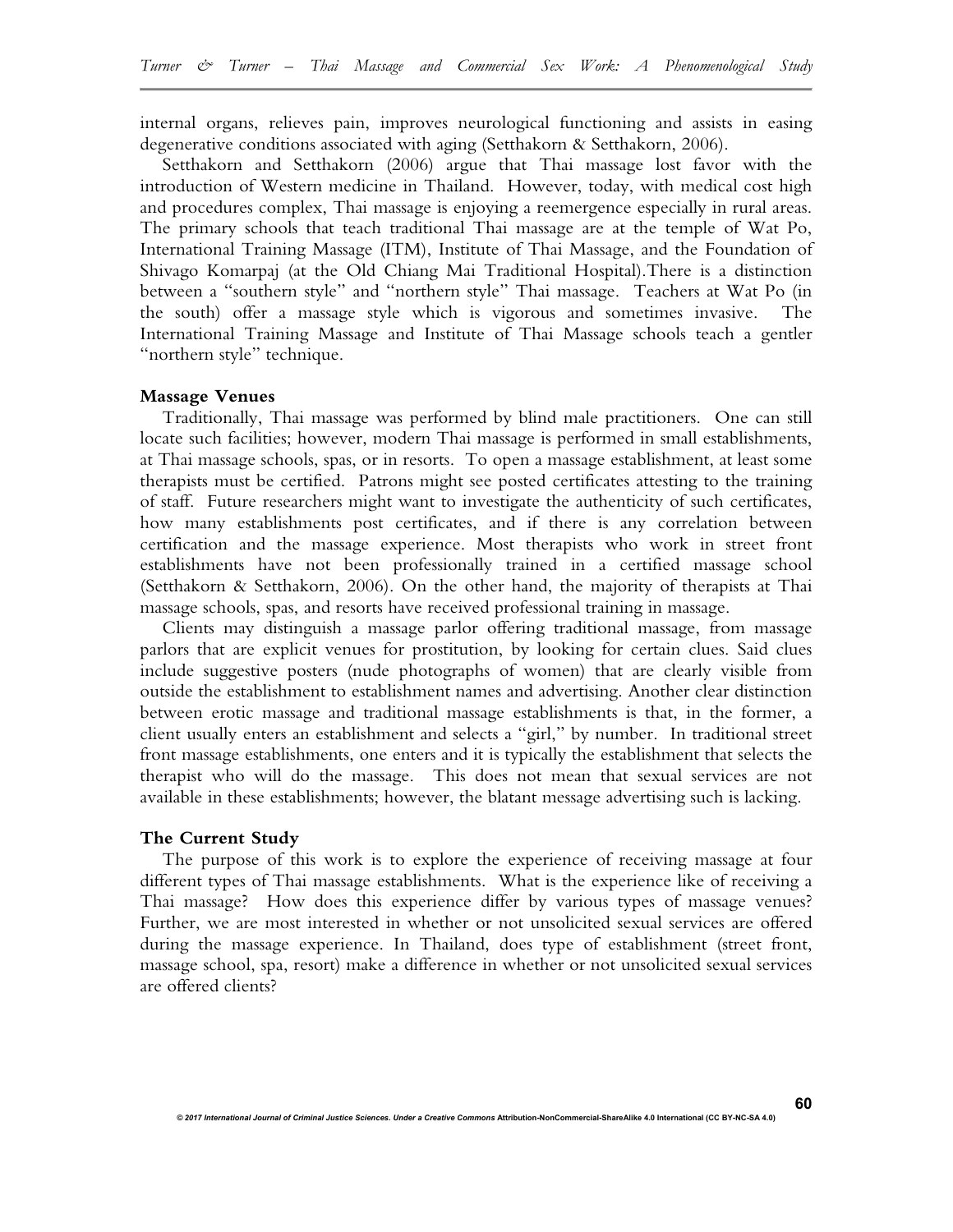## **Methods**

The purpose of this study is to provide the reader with an understanding of experience of receiving Thai massage; therefore, we decided to take a phenomenological approach. In phenomenology, the aim is to lay bare the essential nature of the experience one want to better understand (Creswell, 2007). Little work explores what it is like to receive massage, notably Thai massage. Further, many associate sex and massage in Thailand. Is this association deserved or a misperception? Creswell (2007) writes that phenomenology demands that researchers ask two questions: what have you experienced and what situations have influenced your experience of the phenomenon. By exploring how the massage experience differs by type of establishment, and how this may shape whether or not unsolicited sexual services are offered, will allow us to develop this phenomenological study.

Both researchers have been trained in Thai massage at ITM in Chiang Mai (one has received training in Thai massage at Wat Po and is a certified massage therapist in the United States). Given that we have spent much time in Thailand and are trained therapists, the decision was made at the outset to explore how the massage experience differs at four different types of massage establishments (street, Thai massage schools, spas, and resorts). Establishments were visited in four locations (Bangkok, Hua Hin, Pattaya, and Phuket) all popular with foreign tourists. Street front establishments include walk in businesses that advertise massage—very common on any commercial street in Thailand. Thai massage schools teach traditional Thai massage and offer massage services as well. Clients typically need to search for this type of establishment. Spas that offer massage are independent businesses that stand alone on commercial streets. These businesses may have the term spa in their name of in a description of services offered. The cost of massage here is significantly higher than at street front establishments. The spa facility is very clean, inviting, and professionally run. Spas located in high-end resorts rival spas anywhere in the world. These facilities oftentimes emphasize a connection with nature and usually have a line of products for sale.

Utilizing purposive sampling, the researchers entered various establishments and requested one of three types of massage: foot, traditional Thai, or oil. Human subject approval was granted by the college prior to the start of the project. In order to protect confidentiality, neither the names of the establishment or the therapist were noted. No identifying information about particular massage therapists was noted. After the massage was over, notes were taken with regard to how the appointment was made, the kind of changing room (if any) offered, what kind of instruction was given, the type of room in which the massage took place, whether music was playing, if certificates were prominently displayed on walls, the gender of therapists at the establishment and how the massage was experienced by the client. All establishments were public establishments and open to the general public. In total, approximately 100 establishments were visited over a three month period during January to March 2010 and in January and February 2015.

## **Street front massage**

Street front massage parlors abound in Thailand. It is not unusual to see multiple massage establishments in the same street block. Those who work in these establishments may come outside and encourage potential customers to come in for a massage. Most of those who work in street front massage parlors are women. Massage workers typically wear a common outfit; however, this may vary by time of day. In the daytime, such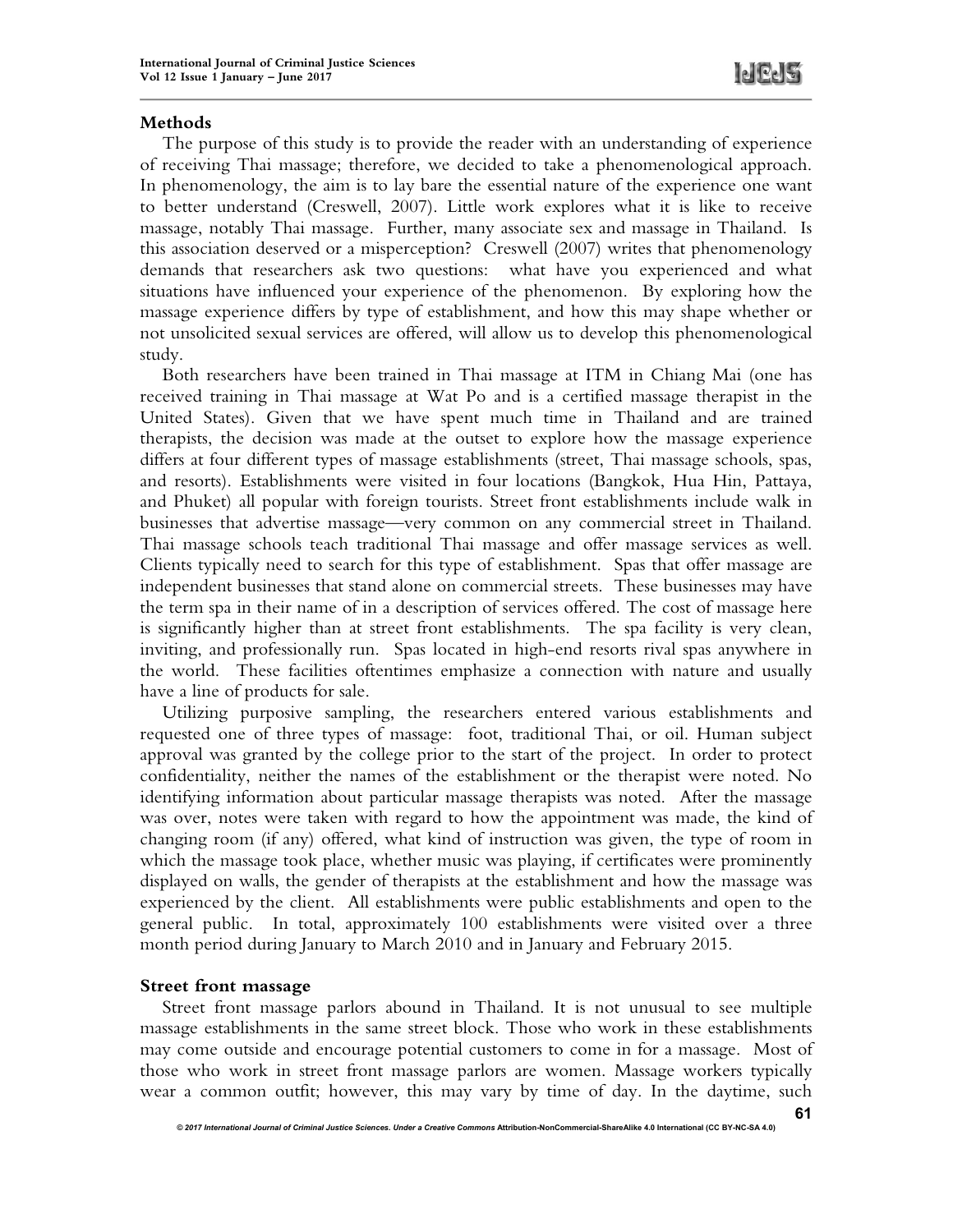workers may wear a common colored T-shirt with the name of the establishment on the shirt. At night, the same establishment may have workers change into clothing that is more sexually suggestive, in both color (red) and style (very low cut tops, very short bottoms). This change of dress was most apparent in Bangkok.

In a street front establishment, a client enters and makes an appointment for a particular type of massage. Usually, there is a clearly identifiable person with whom this transaction is done. Once the massage is booked and the price known (prices are usually posted), the therapist takes the client to have their feet washed (regardless of type of massage booked). More often than not, there is no wait for the massage to take place. The cost of massage at street front establishments varies (between \$3.00 to \$15.00); however, it is a very inexpensive Thai therapy.

The first step in receiving a Thai massage, regardless of type of massage, is to have one's feet washed. In most street front establishments, there is a common room near the entrance where this is done. Using a bucket or faucet, therapist will wash and dry the feet—then the massage begins.

Foot massage is very common in Thailand. The client is escorted to a chair usually in the front of the shop. The type of chair may vary; however, most are large reclining ones. In rare cases, foot massage is performed while the client lies on the floor. Usually the client does not change clothes; however, if they are wearing tight clothing they may change and put on a loose pair of cotton pants. A foot massage lasts, on average, for one hour. This service typically ends with a massage of the arms and upper back. Many of those who try Thai massage come in for a foot massage. Music is typically played in street front establishments and most offer massage inside only (rather than at an outside/pool location). Therapists may talk to each other, make comments about those passing by, or talk about other clients during the massage. Rarely do such establishments post certificates that workers have completed a training program. Receiving a foot massage in Thailand is a deeply relaxing experience.

Street front establishments also offer Thai and oil massage. Both Thai and oil massage last from an hour to an hour and a half. In Thai massage, clients either keep on their own outdoor clothes or change into a loose fitting cotton bottom and top. Thai massage takes place on the floor--either on a thin cotton mat or a tatami mat. The room may be a common room or clients could be escorted to a private or semi-private room (with curtains separating the space). If the room is a common one, therapists frequently talk to each other while performing the massage. The therapist goes through a series of movements utilizing pressure points and stretches. Depending on the flexibility of the client, Thai massage can be relaxing or painful. Thai massage involves stretching and movements that aim to increase range of motion. If the client is not very flexible, one must relate this to the therapist (who usually speaks a bit of English). The massage worker lets the client know when the massage is over. Either the therapist returns to escort them back to the front of the establishment or the client makes their own way back. Payment is made and the therapist often waits at the door where a tip may be offered.

Oil massage takes place, usually on a floor mat or a massage table, in a private or semiprivate room. Clients are instructed to take off their clothes. There is usually a towel to cover the body; however, the towel provided may not be large enough to cover all of the body. Typically, there is not as much care taken in covering the body, in such establishments, as one may be familiar with in the West. Further, it appears common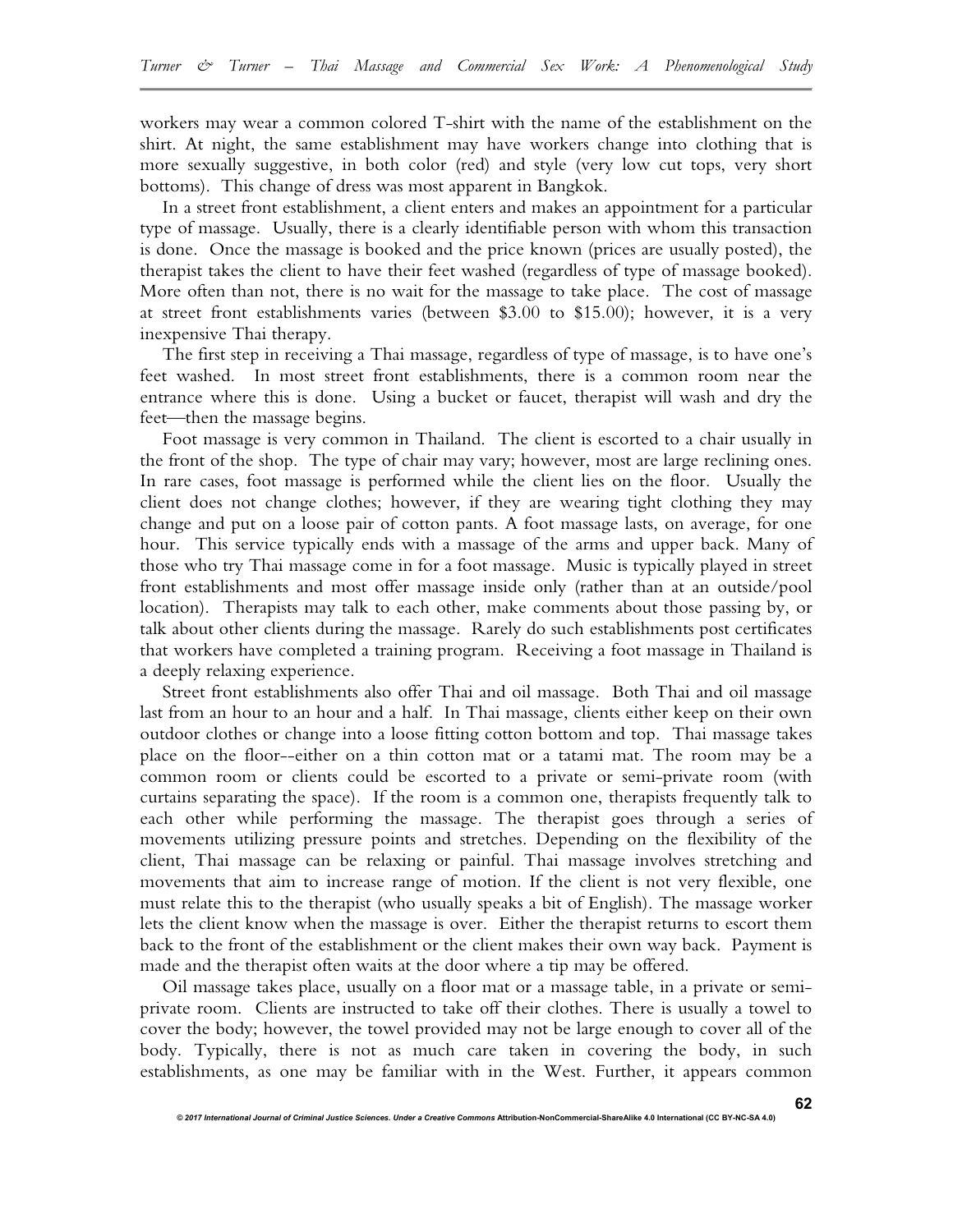**63**

practice to massage women's breasts, oftentimes very vigorously. In oil massage, the therapist may offer a male client a "happy ending" (manual stimulation of the penis) to the massage. If the client wants this, there is an extra fee that is agreed on prior to the service commencing. The cost is relatively inexpensive ranging from \$7 to \$15 U.S. dollars during the period of this study. Still, with this service, the cost of the oil massage in Thailand doubles. After the oil massage is over, clients usually have the opportunity to take a shower in the establishment. In many street front establishments, male clients are offered an unsolicited sexual service especially when requesting an oil massage; however, Thai massage clients may be propositioned as well.

The vast majority of therapists at street front establishments are female; however, male therapists work here too. Moreover, a distinct minority of therapists appear to be biologically male yet present as female in dress and make up. Whether or not they present as female because they may believe that they will get more business this way or because street massage venues are open to those who wish to present in this manner needs to be addressed in future work.

## **Massage at Thai Massage Schools**

Services at traditional Thai massage schools differ from street front establishment in a number of ways. First, Thai massage schools usually offer foot and Thai massage—not oil massage. Therapists in such schools oftentimes wear a white cotton uniform as they perform the massage and certificates are typically posted that workers have completed a massage program. The massage takes place, either foot or Thai, like in a street front establishment. Before the massage begins, the therapist will typically say a silent prayer before starting. In traditional Thai schools, it is common to see male practitioners at work.

While some traditional Thai massage schools offer foot massage, the most common massage offered is a traditional Thai massage. The massage usually takes place in a common room; however, in some schools there are private or semi-private rooms. A client either wears their loose street clothes or changes into a cotton top and bottom. The traditional Thai massage takes place on a mat on the floor. During the massage, it is not uncommon to hear therapists talking amongst themselves. Occasionally, an older teacher will offer instructions (in Thai) to a therapist who is still learning the technique. In Chiang Mai, one traditional school offered massage in a large outside pavilion.

It is in this venue that one is least likely to hear music played during the massage. Traditional Thai massage offered at Thai schools tends to be in line with prices at street front establishments. In Pattaya, there are many massage schools and massage here may be different from massage schools in Bangkok or Chiang Mai. In other words, other services beyond massage may be a part of such schools. Future work should explore differences between massages offered in traditional Thai schools with an emphasis on how such schools in Pattaya may differ from others. In some massage schools in Pattaya, sexual services were available for sale for clients who request massage. The cost of a hand job would be comparable to a street front establishment (between \$7 to \$15 U.S. dollars). It is important to note that the quality of traditional Thai massage schools vary and that the likelihood of being offered a sexual service much less likely. Further, some traditional Thai massage schools only offer Thai massage. Thai massage schools is usually performed in a large room where privacy is lacking for performing a sexual act.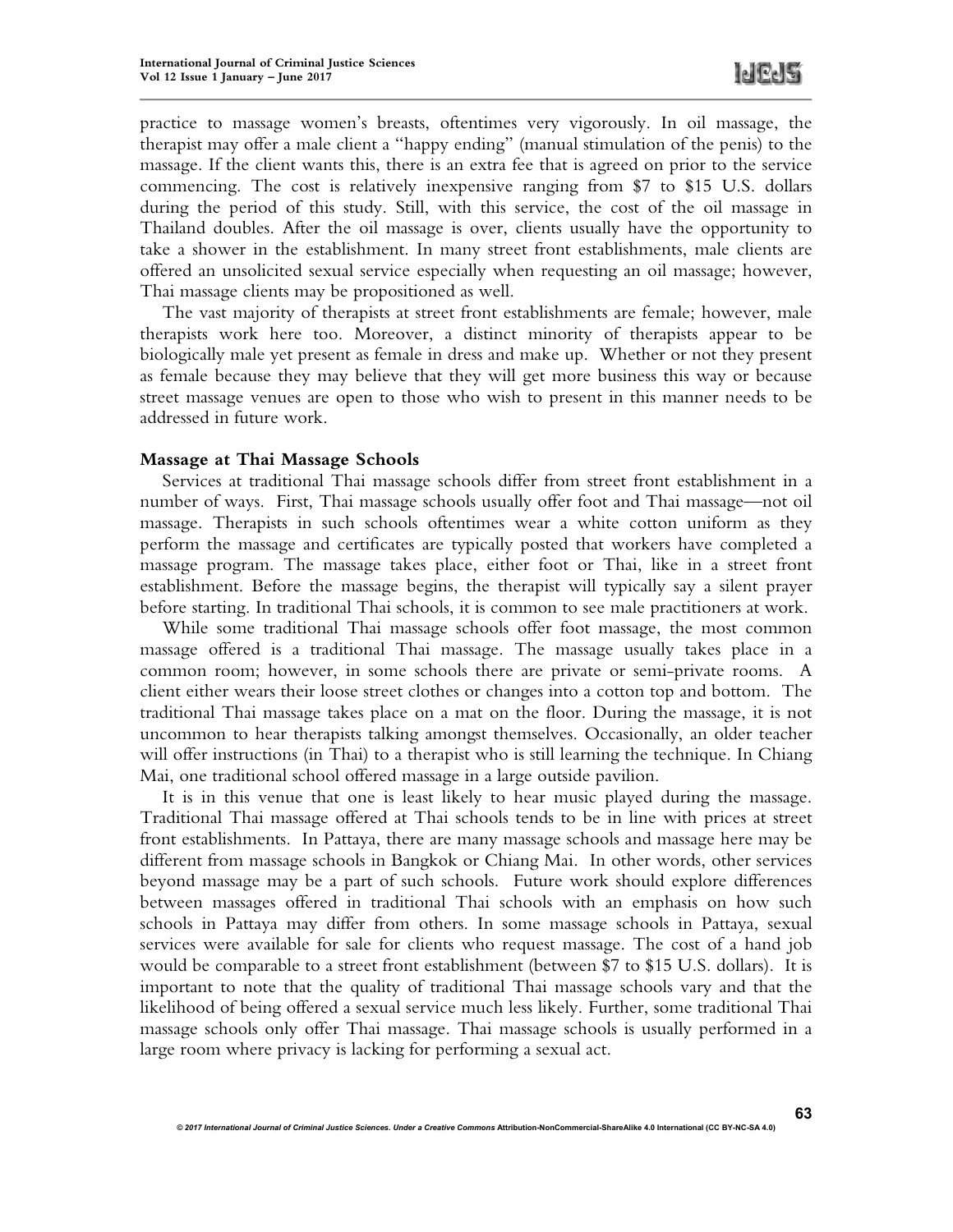#### **Spa massages**

Massages at spas differ from street front establishments and traditional Thai massage schools in cost, how the appointment is made, how therapists are dressed, and the general ambience of the experience. At spas, various services and prices are listed on menus (these may also be found on websites). One enters the establishment and typically books an appointment for a service that will take place later in time. Spas offer many massages including foot, Thai, and various oil massages. A massage at a spa will cost the client significantly more than at one of the venues discussed above.

At the spa, a client typically changes from street clothes to something more comfortable. Should one be receiving an oil massage, the client is offered a traditional robe to wear before the massage begins. The therapist will start the massage, regardless of type of massage, by washing the feet. In this case, there will typically be flowers (or some type of aromatherapy) in the water. Once this is done, the client is escorted to an easy lounge chair for a foot massage (lots of towels and cushions provided) or a private room (divided by a solid wall) where the Thai or oil massage will take place.

In a spa, the foot washing may take place in the private room where the massage occurs. For couples, there are private rooms where they may get a massage in the same space. At the spa, the experience of the foot massage is not significantly different from the venues above; however, there will be music playing and therapists will not talk during the massage experience. Therapists have typically spent time in other countries to learn more about the massage experience and what clients may expect.

The experience of a Thai traditional massage, at the spa, does not differ from those offered at street front establishments or traditional Thai schools; however, the setting and ambience are much nicer. Further, the massage therapist is adorned in an attractive traditional outfit. Everything at the spa appears clean and bathrooms are in excellent working order. Bathrooms at street front establishments are varied with some working without problem while others lack running water.

A traditional Thai massage, offered at the spa, lacks the relaxed atmosphere sensed in street front and massage schools. At the spa, the massage is performed in a highly professional manner. Like at traditional Thai schools, therapists at spas will oftentimes bow their heads before starting the massage. Music is usually playing. Once the massage is over, the therapist instructs the client to change back into their street clothes and returns to escort them to the front of the establishment.

For both women and men, one is most likely to be covered during an oil massages taken at a spa. Women may still have their breasts massaged; however, the therapist at the spa is likely to ask the client if this is something they want. At some spas, clients will be asked to wear disposable panties. Care is taken at such establishments to keep the client covered at all times. Therapists will ask if the pressure is good or if anything needs to be adjusted. Therapists here easily communicate with clients in English. Besides oil massage at such venues, other specialized massages are typically available. In this work, clients who sought services at a spa establishment were not propositioned for sexual services.

#### **Massages at High-End Resorts**

Massages at high-end resorts are similar to those offered by independently operated spas; however, they tend to offer a more varied menu of services and perform said services in a highly efficient manner. Services at high-end resorts are offered in an aesthetic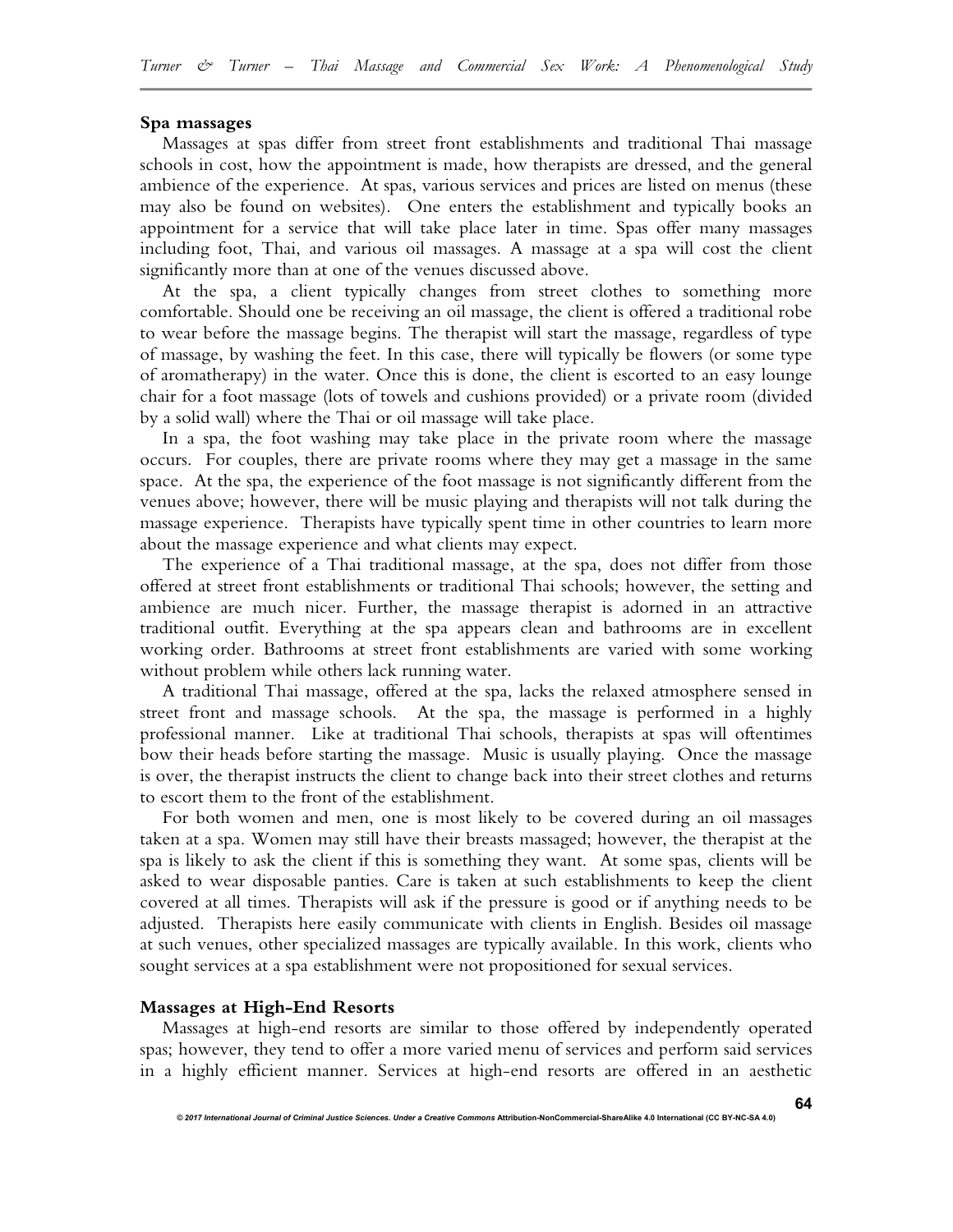**65**

manner; however, they have the quality of being a bit mechanical and lacking in local flavor. At high-end resorts, clients are escorted into beautifully adorned room by beautifully adorned therapists. Therapists at both high-end resorts and spas tend to be female. They have been professionally trained—often times in the West.

Clients change into a robe (for an oil massage) or a cotton outfit (for a Thai massage) and are escorted to a private room. Sometimes this room is a private pavilion in a natural setting. Feet are washed and the massage begins. Traditional Thai music is typically played. Flower petals may be strewn across the massage table and the room. Under the massage table, a client may be looking at a flower as their head sits in a head rest. Further, aroma products are typically in the room or tucked into something on the massage table. The goal is to make the experience very pleasurable. Once the massage is over, the client may choose to shower in a private facility, sometimes outside in a private natural setting. Focus is always on nature, beauty, and ensuring that the client feels comfortable. The therapist always checks to see if the work being performed is to the satisfaction of the client.

Once the massage ends, the therapists may well serve tea or another tonic. After a bit of quiet time, the client is escorted to the front desk where they check out. Like in the West, tips are expected at this type of massage venue. At street front and traditional Thai schools, therapists surely appreciate a tip; however, they do not expect it. While at checkout at the high-end resort or spa, the client may look around the shop because there are usually products being sold. The quality of these products tends to be excellent and the range of things for sale impressive.

## **Discussion and Conclusion**

Utilizing a phenomenological approach, this work aimed to give the reader a sense of the Thai massage experience and how massage differs between four types of venues. Street front and traditional Thai massage schools offer foot and Thai massage that tends to be an excellent service. Still, the range of quality at street front establishments is more varied than is true for other venues. Some street front establishments have only two or three rooms, no toilet, and the linen does not appear to be totally clean. On the other hand, some street front establishments are extraordinary and rival the services offered at much pricier venues. Further, the massage experience feels like a Thai massage something that is lacking at some spa and high-end resorts where the massage could really have been received in Thailand or a spa anywhere in the world. Increasingly, oil massage is offered at street front, spa, and high-end establishments in Thailand. The quality of oil massage at street front establishments is more varied than is the case for traditional Thai massage. Oil massage here may just be smearing as much oil as possible over the body. If this is not the service desired, the client needs to search for a more desirable establishment.

As tourism changes in Thailand and more young people, both female and male, visit the country, Thai street front massage establishments may face a crisis of sorts. Namely, increasing numbers of tourists may search for a massage at a street front establishment and that is all that they want. Today, it appears that, if a client wants (or does not want) a sexual service, sex for sale (whatever that may be) is easily found in Thai street front massage establishments. A sexual service, especially a hand job, may well be offered by the massage person to the client after which the price will be negotiated (between \$7 to \$15 U.S. dollars). Clients may request a sexual service as well but at street front establishment sexual services, especially for oil massage, are generally available.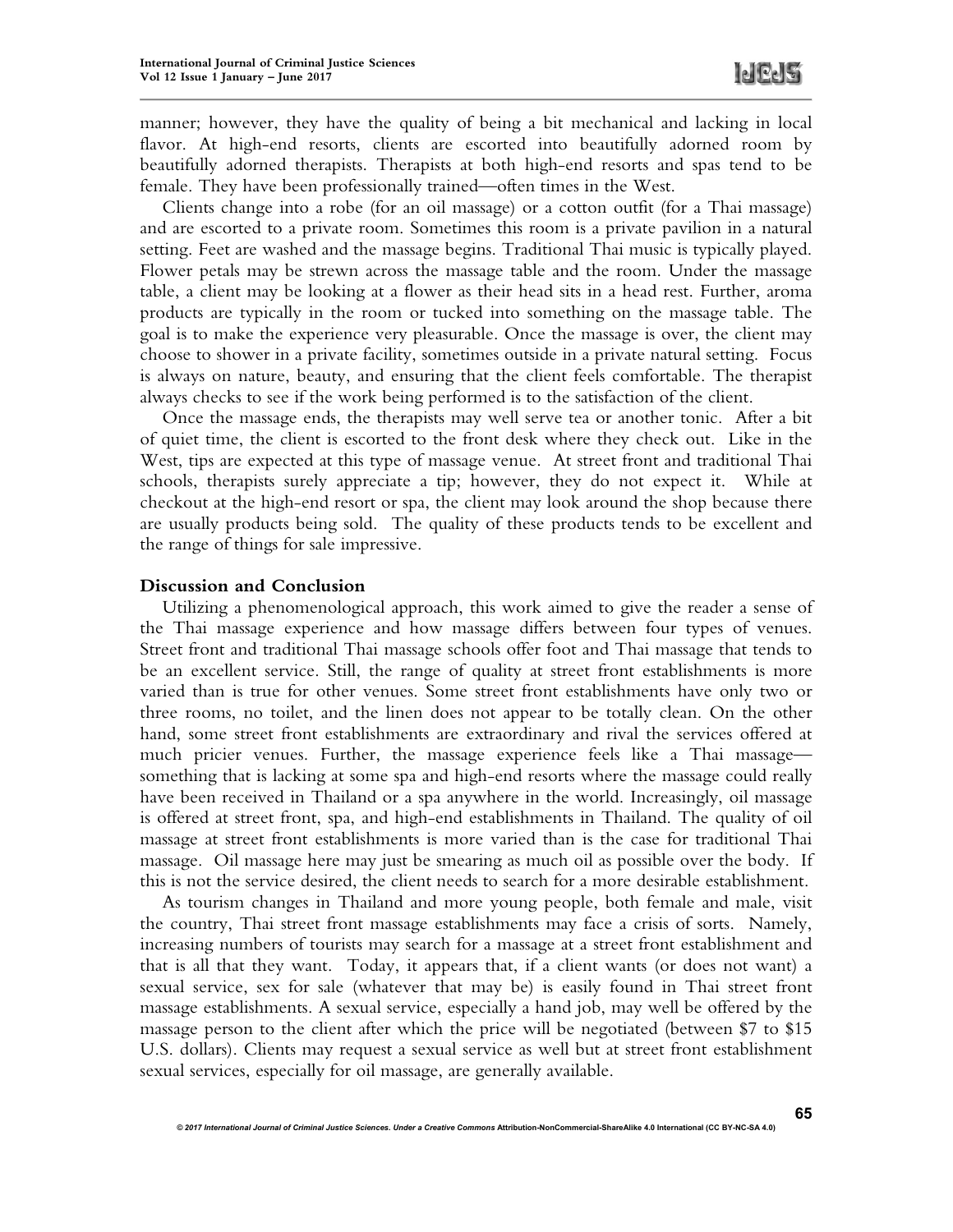It is also important to note that many massage therapists who work in Bangkok and other tourist areas in Thailand are from provinces such as Isaan. Isaan makes up the northeast region of Thailand, borders Laos, and is much poorer economically than other regions of the country. It is estimated that 80% of women who work in the sex trade in Thailand are from Isaan (Manzanares & Kent, 2006). Further research might explore links between poverty, educational and life opportunities, government policy and the likelihood of entering massage work as well as the sex trade. The contrast between the life possibilities of young girls and women from Isaan and their clients is difficult to overstate.

From data gathered in this work, we argue that oil massage, especially at street front establishment, appears to be where the opportunity for a "happy ending" or offer of another sexual service exists. Clients are less likely to be propositioned at traditional Thai massage schools, spas, or high-end resorts. Perhaps this is the attraction of spas and highend resorts among foreign clients—the desire to avoid being propositioned. Further, the cost of a sexual service at these establishments would cost more than at a street front establishment. Again, street front establishments are prevalent in major cities in Thailand. Otherwise, sex for sale appears readily available in the majority of street front massage establishments. This does not mean everyone who works at such establishments offers sex for sale, or that every establishment engages in sexual services; however, in our work the vast majority of street front establishments can arrange sexual services if that is what a client wants. One type of street front establishment we did not investigate is male only establishments--massage by men for men. Over time, these establishments are becoming more visible on the streets of larger cities in Thailand.

We found the experience of Thai massage to be very relaxing and therapeutic; however, unsolicited sexual services are offered at many street front establishments especially if one requests oil massage. Is oil massage taken to be a code word for the desire for a sexual service? Future work might explore how both clients and therapists interpret the request for oil massage and how therapists at street front establishments present as regard to gender. It appears that a significant number of men cross dress and wear makeup in these venues. Thailand recognizes the existence of a third gender, namely *"kathoey",* which includes male to female transgendered individuals as well as effeminate men (Aldous & Sereemongkonpol, 2008). Do individuals present in this way because they believe more clients want a "female" therapist or because massage establishments allow them to work and present to the world as they like.

Finally, how therapists at massage venues in Thailand understand the nature of their job, including the provision of sexual services to clients, would be worthwhile to pursue. How massage, especially traditional Thai massage, will evolve in Thailand may be inextricably tied to the growth of non-sensual therapeutic touch in Thailand. At this point in time, it appears that sex for sale is omnipresent in Thailand and that a venue where one can easily find this service is in street front massage establishments. Most recently, one can note the emergence of "deep Thai massage" or "deep oil massage" which costs more than a traditional service; however, these terms might be used to let clients know this is a nonsexual massage.

Some effort is being made to identify establishments in Thailand, by virtue of a special logo and certification process, which offer massage service only. In our experience, the logo that depicts this designation is rarely observed in street front establishments. Further, how effective such a logo may be and what services are actually offered in such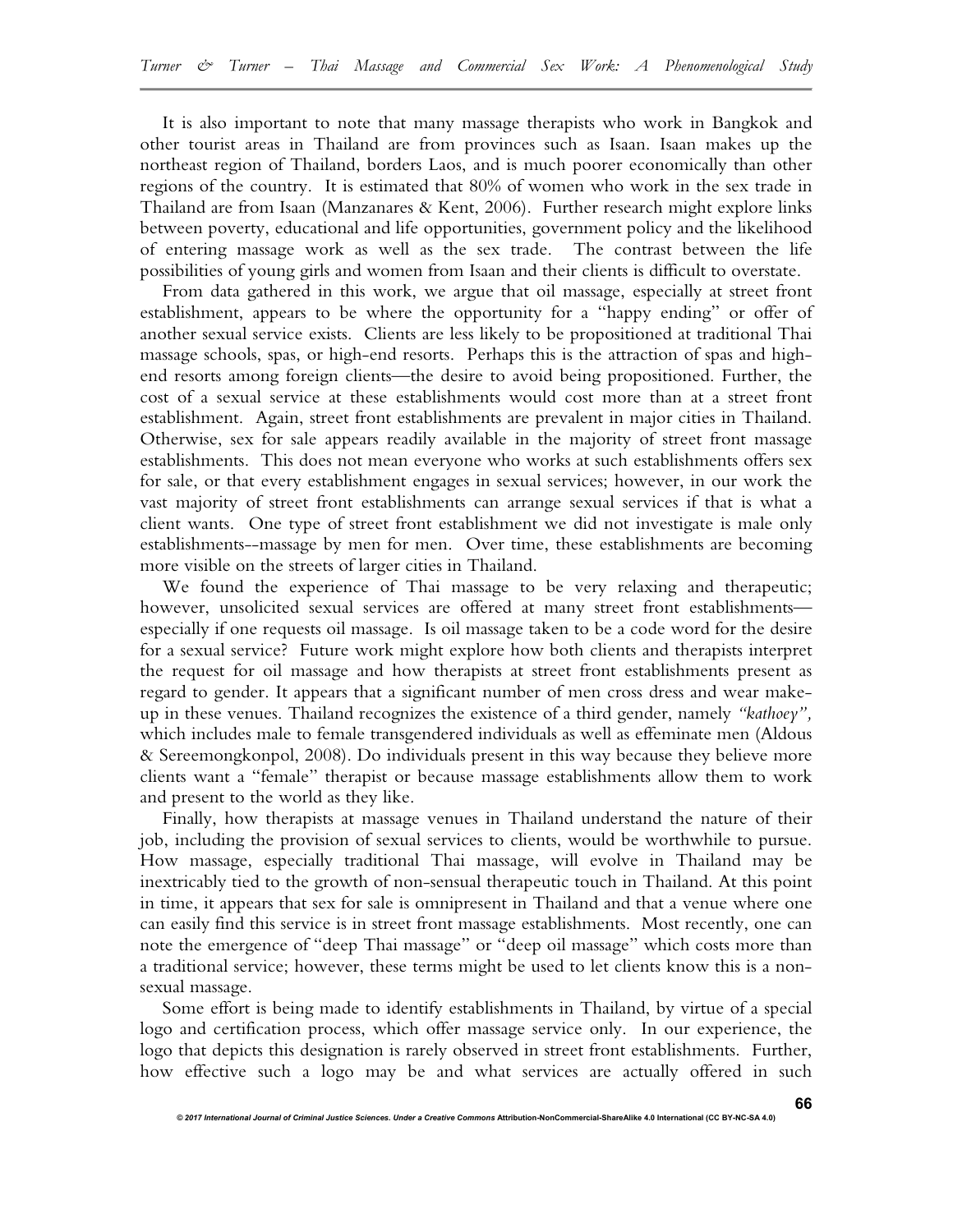establishments should be explored. Essentially the problem for massage in street front establishments in Thailand is that sex for sale appears to be easily found. One does not even need to look, or ask in many cases, yet sex may be offered. The direction Thailand wants to take with regard to being an international sex tourist designation may well shape what activities take place in massage establishments.

## **References**

Aldous, S., & Sereemongkonpol, P. (2008). Ladyboys. Bangkok: Maverick House press.

- Ayers, S., & Kronenfeld, J. (2010). Using factor analysis to create complementary and alternative medicine domains. *Health*, 14, 234-252.
- Batavia, M. (2004). Contraindications for therapeutic massage. *Journal of Bodywork and Movement Therapies*, *8*, 48-57.
- Cohen, E. (1988). Tourism and AIDS in Thailand. *Annals of Tourism Research*, *15*, 467- 486.
- Donoyama, N., Munakata, T., & Shibasaki, M. (2010). Effects of Anma therapy (traditional Japanese massage) on body and mind. *Journal of Bodywork and Movement Therapies*, *14*, 55-64.
- Farley, M. (2009). Theory versus reality: Commentary on four articles about trafficking for prostitution. *Women's Studies International Forum*, 32, 311-315.
- Field, T., Diego, M., and Hernandez-Reif, M. (2007). Massage therapy research. *Developmental Review*, 27, 75-89.
- Giri, B. (2012). The bonded labour system in Nepal. *Journal of Alternative Perspectives in the Social Sciences*, *4*, 518-551.
- Howard, R. (2009). Risky business? *Tourism Management*, *30*, 359-365.
- Jackson, P. A. (2003). *Buddhadasa: Theravada Buddhism and modernist reform in Thailand*. Chiang Mai, Thailand: Silkworm.
- Lund, I. (2000). Massage as a pain relieving method. *Physiotherapy*, *86*, 638-654.
- Manzanares, J., &. Kent, D. (2006). *Only 13. The True Story of Lon*. Bangkok: Bamboo Sinfonia Publications.
- Monk-Turner, E., & Turner, C. (2009). Subjective Well-Being Among Those Who Exchange Sex and Money, Yunnan, China and Thailand. *Social Indicators Research*, *2*, 15-32.
- Montgomery, H. (2008). Buying innocence: Child-sex tourists in Thailand. *Third World Quarterly*, *29*, 903-917.
- Nicholls, D. & Cheek, J. (2006). Physiotherapy and the shadow of prostitution. *Social Science and Medicine*, *62*, 2336-2348.
- Peracca, S., Knodel, J., & Saengtienchi, C. (1998). Can prostitutes marry? Thai attitudes Toward female sex workers. *Social Sciences and Medicine*, 47, 255-267.
- Rojanapithayakorn, W. (2006). The 100% condom use programme in Asia. *Reproductive Health Matters*, 14, 41-52.
- Sharpe, P., Williams, H., Granner, M., & Hussey, J. (2007). A randomized study of the effects of massage therapy compared to guided meditation on well-being and stress perception among older adults. *Complementary Therapies in Medicine*, *15*, 157-163.
- Smith, J., Sullivan, S. J., & Baxter, G. D. (2009). The culture of massage therapy. *Complementary Therapies in Medicine*, *17*, 181-189.
- Taylor, R. (2005). Dangerous Trade-offs. The Behavioral Ecology of Child Labor and Prostitution in Rural Northern Thailand. *Current Anthropology*, *46*, 411-432.